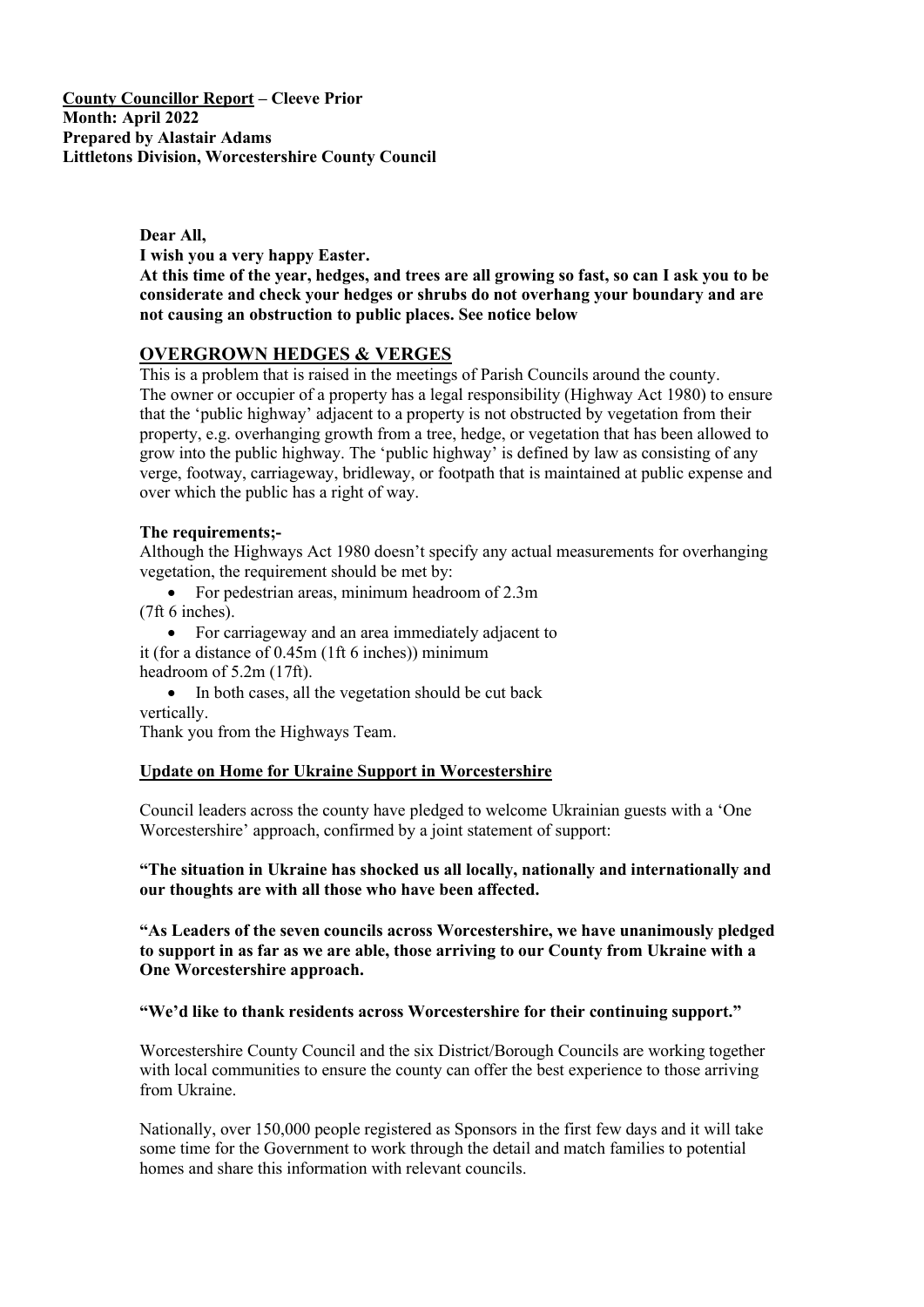There is a lot already being done to ensure the county is ready for guests to arrive. The role of the District/Borough Councils is to carry out checks on the suitability of the accommodation and the welfare of the Ukrainians. This includes providing emergency funding support for each person. The council will also help them to claim Universal Credit or other relevant benefits, if required as well as provide the £350 a month 'thank you' payment to sponsor households.

We would like to ask for your support to encourage anyone who feels they are able to support in any way to go through the Worcestershire website <https://www.worcestershire.gov.uk/here2help> and fill out the 'offer of help' form.

There is specifically a request for those individuals, organisations or services who are in a position to provide practical/emotional support and translation support and are not already registered on the Community Services directory, to register online as soon as possible.

When the guests start to arrive, we will be working closely with them and their sponsor families to understand what additional support they may need in terms of donations from residents and businesses.

Libraries in each district have also become hubs for residents to find trusted information about how they can help, access a wide variety of information and will also be locations where Ukrainian families can meet and use our services and we have increased our stock of books that will be useful for our Ukrainian guests.

## **COVID-19 Update**

On 18<sup>th</sup> March, the government announced the final relaxation of COVID restrictions as follows;

"When you arrive in England from abroad you do not need to take any COVID-19 tests or fill in a UK passenger locator form."

**For more details on travel se[e https://www.gov.uk/guidance/travel-to-england-from](https://www.gov.uk/guidance/travel-to-england-from-another-country-during-coronavirus-covid-19#full-publication-update-history)[another-country-during-coronavirus-covid-19#full-publication-update-history](https://www.gov.uk/guidance/travel-to-england-from-another-country-during-coronavirus-covid-19#full-publication-update-history)**

**COVID statistics do show there is an increase in the number of people having the disease but very few people are being hospitalised because of the success of the vaccination programme. However, please be careful and follow the guidelines and stay safe.** See link for full details of Government's advice **[https://www.gov.uk/guidance/covid-](https://www.gov.uk/guidance/covid-19-coronavirus-restrictions-what-you-can-and-cannot-do)[19-coronavirus-restrictions-what-you-can-and-cannot-do](https://www.gov.uk/guidance/covid-19-coronavirus-restrictions-what-you-can-and-cannot-do)**

**Further information on the number tested positive with COVID is available on the link below:** 

<https://www.gov.uk/government/publications/covid-19-track-coronavirus-cases>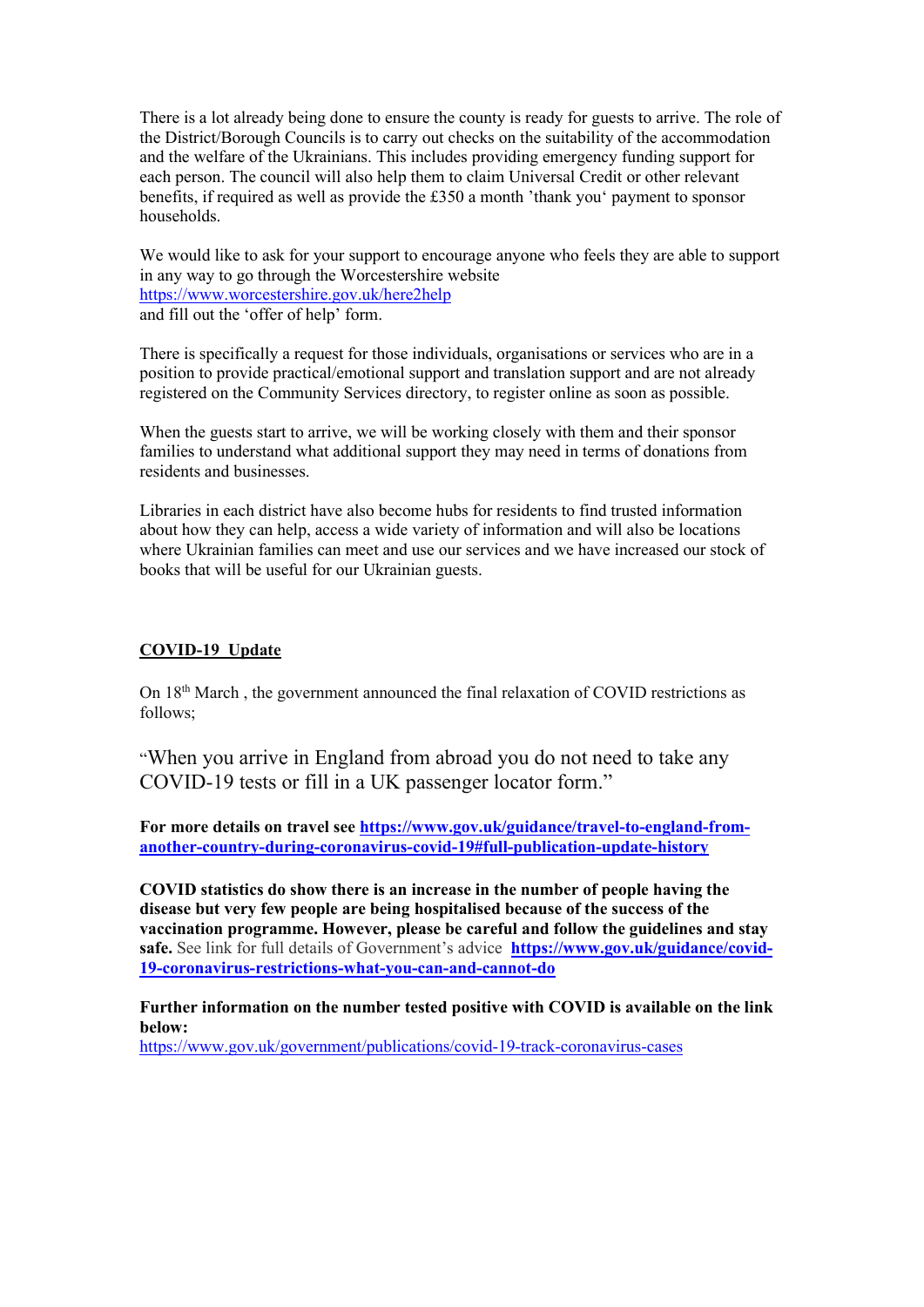### In Pebworth & Littletons and surrounding area see COVID cases below



## **Highways:**

Spring is **the** season for road patching and surface dressing, so please check <https://one.network/>to see all the temporary road closures on a regular basis. Please note although One.Network may say a road is shut for up to 2 weeks for resurfacing, this is because the work is weather dependent so the legal permit that closes a road will cover more days than is required to be on the safe side. Also once the road has been re-surfaced, the road sweepers need to clean the road of surplus stones. And then the white lines and road markings need to be painted onto the new surface. In the majority of cases the road is only closed for one or 2 days for patching and surface dressing, and then a few hours for the road sweeping and line painting.

- **1. Blakes Hill closed for 1 day in May for surface dressing**
- **2. High Street, Honeybourne closed 11 April to 22 April for Severn Trent Mains for new water mains**
- **3. Bretforton Rd / Honeybourne Rd to be closed for 1 day in May for surface dressing**
- **4. The Public Right of Way PROW 503** is being used illegally for cars. PROW dept looking to install more bollards from the B4510 end.
- **5. The side access road to houses off Evesham road needs re-surfacing –** WCC have identified the land owner from archives and is checking with the legal dept. Hopefully the road will be re-surfaced this year.

As always, if you have any issues on any Highways matters, please report it on the WCC website **[http://www.worcestershire.gov.uk/homepage/98/report\\_it](http://www.worcestershire.gov.uk/homepage/98/report_it)**

Also remember a photo of the Highways problem is as good as "a thousand words" so always take a photo where possible.